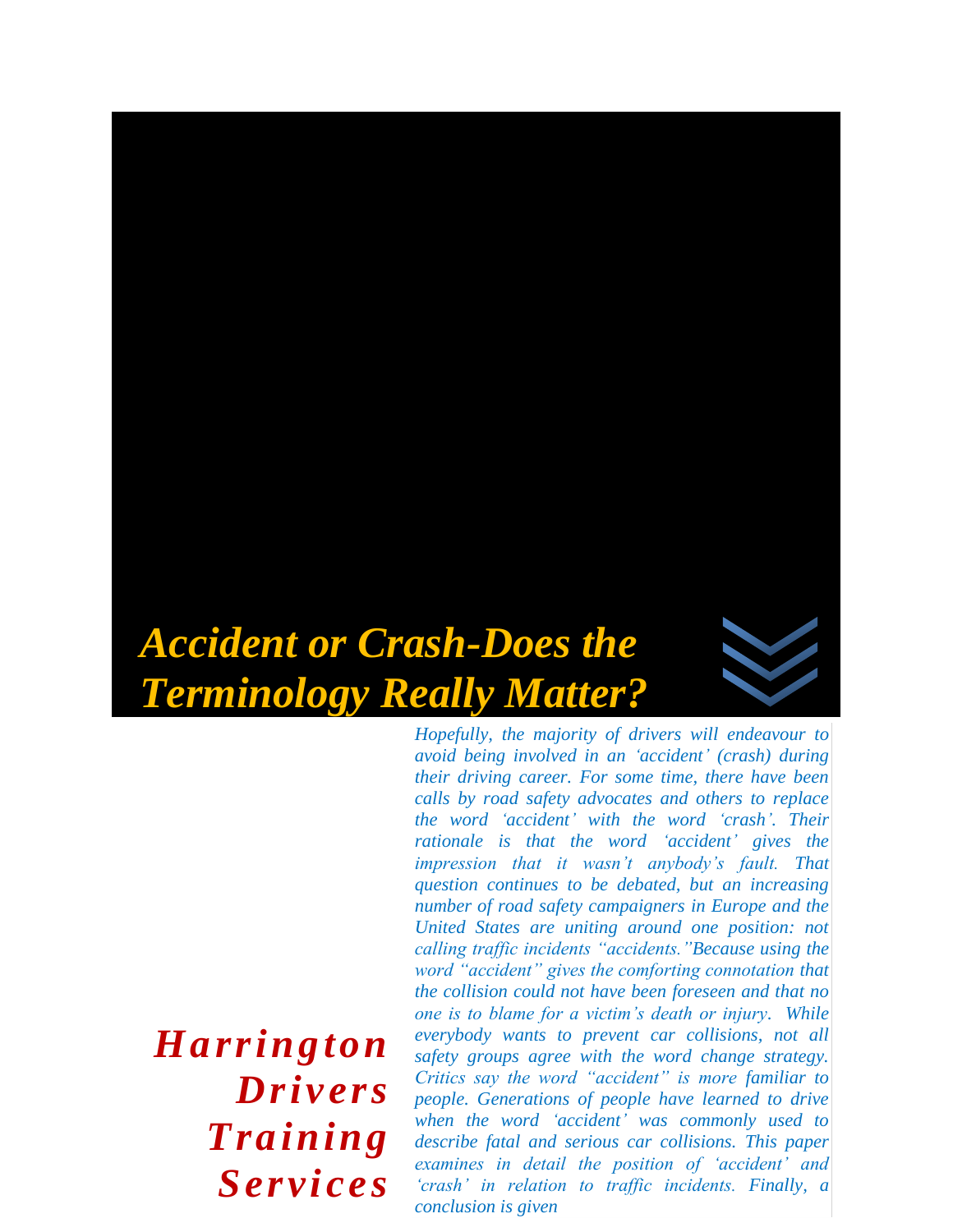# *Accident or Crash – Does The Terminology Really Matter? Tom Harrington LL B F Inst. MTD (August 2020)*

*"A car accident/crash is the unintended collision of a motor vehicle with another, a stationary object, or person, resulting in injuries, death and /or loss of property. It can also be defined as a multifactor random event that happens when a driver fails to cope with his/her environment".* 1

## *Introduction*

an words help keep you safe behind the wheel? Many road safety groups say the language we use has an effect on our behaviour when driving on the roads – and some of that language needs to change. There's a growing call an words help keep you safe behind the wheel? Many road safety groups<br>say the language we use has an effect on our behaviour when driving on the<br>roads – and some of that language needs to change. There's a growing call<br>to can a change in word choice really reduce vehicle-related fatalities? When a plane crash occurs, we don't call it a "plane accident." So why then do we use the term "accident" to describe a car crash? The answer, it seems, is more premeditated than you might guess... There's an argument that periodically surfaces about the semantics (i.e. the meaning) of accidents versus crashes (or collisions). Some people argue that when a vehicle crashes it is never an accident because it was preventable. However, this is simplistic and, well, wrong. The word 'accident' describes intent. If we look at one definition of accident it is an unfortunate incident that happens unexpectedly and unintentionally, typically resulting in damage or injury. Therefore, if you throw a knife at a group of people and it hits and stabs one of them, it's not an accident because it was deliberate; however, if you trip in the kitchen while carrying a knife and you stab yourself or someone else, it is an accident. Sure, you should have perhaps been more careful, and you could have decided to carry the knife in a sheath, but the fact remains that you had no intention of stabbing yourself or the other person, and in the second instance; you were simply moving the knife from one place to another. The same applies with an accident. If you break a red traffic light, this is like throwing the knife at a group of people – you might hit one, you might not hit one, but the chances are that you will because you have dramatically increased your risk by deliberately increasing the likelihood you will cause someone significant harm. However, if you are driving normally during winter and you fail to notice a micro climate that induces a skid and causes you to crash into a tree or wall, then that is an accident? But should you have been more observant and careful?

<sup>&</sup>lt;sup>1</sup> Legal Dictionary. legaldictionary.net.(last accessed 22 August 2020).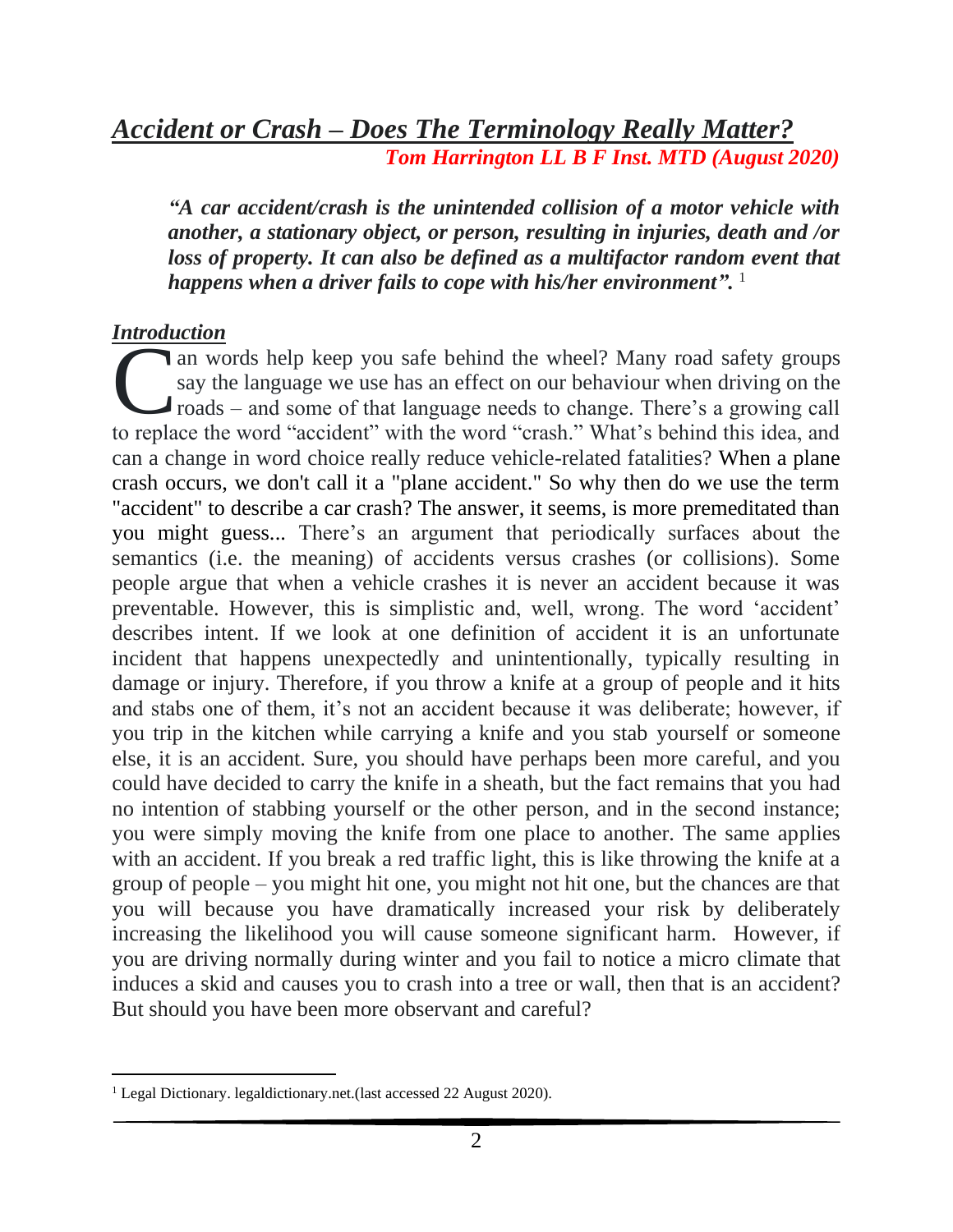Of course, but the level of care you take is completely representative of your previous experiences with similar situations. It still does not eliminate the intent, which was to stay on the road. This paper, discusses the definitions of "accident" and "crash" and why this verbiage has become so controversial when describing traffic collisions.

#### *What's in a Name?*

How powerful is one word? Traffic safety activists are among those who believe words influence people in tremendous ways. Because of this belief, several US advocacy groups are fighting to have the word "crash" replace the word "accident" when referring to vehicle collisions. Many people believe that saying "accident" makes it wrongly appear as though crashes are inevitable rather than preventable. In truth, the majority of fatalities and injuries could be prevented if it were not for drunk driving, distracted driving, poor road conditions, speeding or negligence by one of the drivers.<sup>2</sup> For some time now, the controversial question subject to debate is whether a car accident/crash should be called an accident or a crash. Therefore, is it a car accident, crash, traffic collision, motor vehicle accident wreck, prang or fender –bender etc.? Whether you're watching the news, listening to the local radio, or getting an alert from your smart phone, one of those terms describing a traffic incident is commonly used. But when is a traffic collision considered an "accident," and when is it a determined to be a "crash"? That question continues to be debated, but an increasing number of safety advocates in Europe and the United States are uniting around one position: not calling traffic incidents "accidents." Using the word "accident" gives the comforting connotation that the collision could not have been foreseen and that no one is to blame for a victim's death or injury — a reason that is empowering many to change the way people talk and think about crashes. Traffic collisions can be classified by general types. Types of collisions include [head-on,](https://en.wikipedia.org/wiki/Head-on_collision) [road departure,](https://en.wikipedia.org/wiki/Run-off-road_collision) [rear-end,](https://en.wikipedia.org/wiki/Rear-end_collision) [side collisions,](https://en.wikipedia.org/wiki/Side_collision) and [rollovers](https://en.wikipedia.org/wiki/Vehicle_rollover) etc. Many different terms are commonly used to describe vehicle collisions. The [World Health Organization](https://en.wikipedia.org/wiki/World_Health_Organization) (WHO) uses the term road traffic injury, 3 while the U.S. Census Bureau uses the term motor vehicle accidents (MVA), 4 and [Transport](https://en.wikipedia.org/wiki/Transport_Canada)  [Canada](https://en.wikipedia.org/wiki/Transport_Canada) uses the term "motor vehicle traffic collision" (MVTC). 5

<sup>2</sup> *Why you should say 'crash' not car 'accidents'.* Gilreath & Associates (Lawyers). sidgilreath.com

<sup>3</sup> WHO road traffic injury – *WHO/World report on road traffic injury prevention.*

<sup>4</sup> *The statistical abstract: Motor vehicle accidents and fatalities*. Archived from original on 25 December 2007.

<sup>5</sup> *Statistics & data – Road and motor vehicle safety*. Road Transportation – Transport Canada.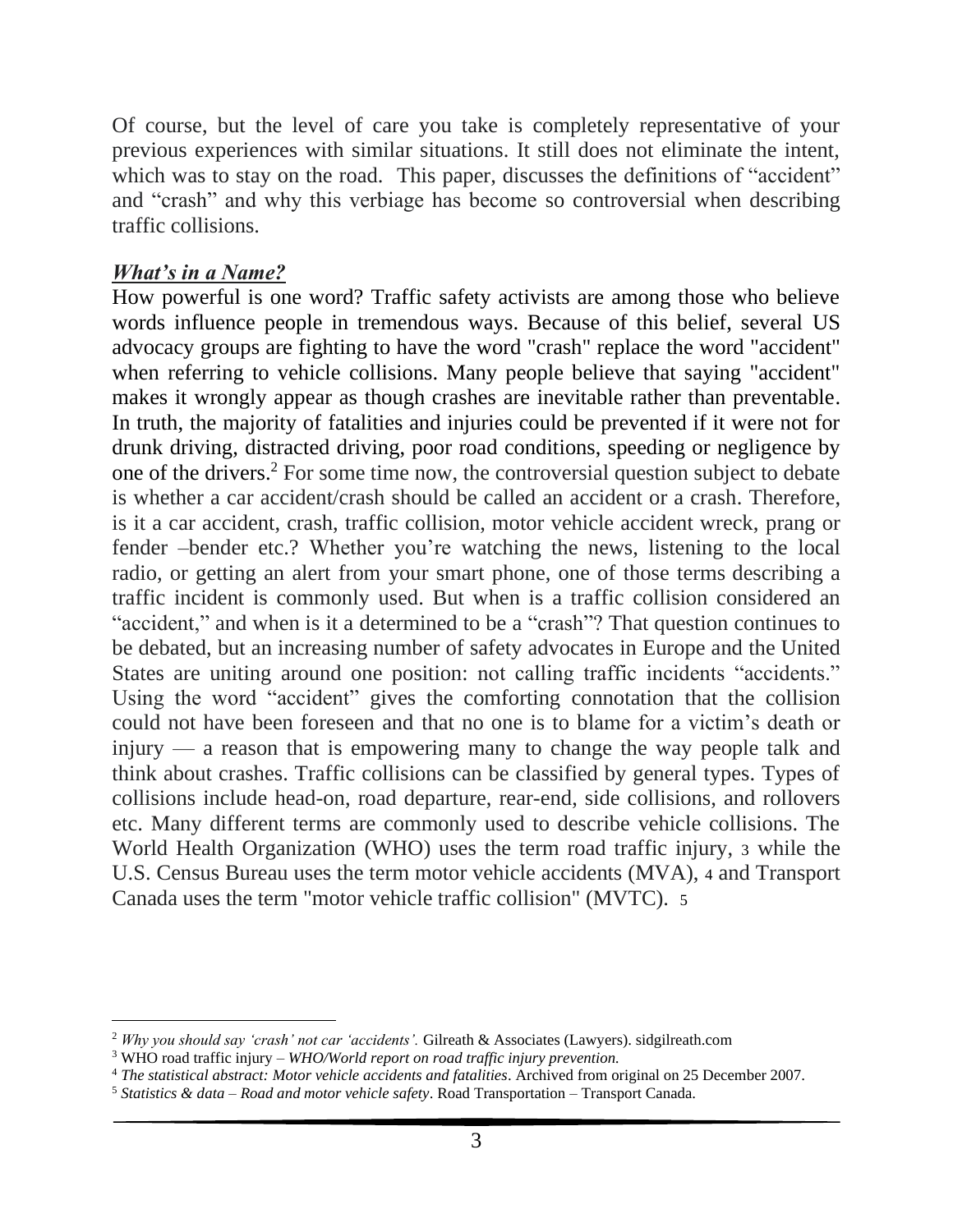Other common terms include auto accident, car accident, car crash, car smash, car wreck, motor vehicle collision (MVC), personal injury collision (PIC), road accident, road traffic accident (RTA), road traffic collision (RTC), and road traffic incident (RTI) as well as more unofficial slang terms including smash-up, pile-up, and fender bender and prang etc. Some organizations have begun to avoid the term "accident", instead preferring terms such as "collision", "crash" or "incident". 6 7 This is because the term "accident" implies that there is no-one to blame, whereas most traffic collisions are the result of [driving under the influence,](https://en.wikipedia.org/wiki/Driving_under_the_influence) [excessive](https://en.wikipedia.org/wiki/Speed_limit#Excessive_speed)  [speed,](https://en.wikipedia.org/wiki/Speed_limit#Excessive_speed) distractions such as mobile phones or other risky behavior. 8 9 10 Historically, in the United States, the use of terms other than "accidents" had been criticized for holding back safety improvements, based on the idea that a [culture of](https://en.wikipedia.org/wiki/Organizational_culture#Arthur_F_Carmazzi)  [blame](https://en.wikipedia.org/wiki/Organizational_culture#Arthur_F_Carmazzi) may discourage the involved parties from fully disclosing the facts, and thus frustrate attempts to address the real [root causes.](https://en.wikipedia.org/wiki/Root_cause)<sup>11</sup>

#### *More Jarring & Less Clinical*

The language we use helps shape our perceptions. If our word choice downplays an issue, we might not take that issue as seriously as we should. This is what many advocates say is happening with the common use of the word "accident" when describing any type of collision involving one or more vehicles. The Head of the National Highway Traffic Safety Administration, (NHTSA) (US) Mark Rosekind, summed [up the issue at a driver safety conference held by the Harvard School of](https://theforum.sph.harvard.edu/events/asleep-at-the-wheel/)  [Public Health:](https://theforum.sph.harvard.edu/events/asleep-at-the-wheel/) *"When you use the word 'accident,'* he said, *"It's like saying 'God made it happen.'"* The basic idea is that the word "accident" implies nobody is at fault. The phrase "accidents happen" is a common way to say that the unfortunate event well, just… happened. The attitude that accidents will just occur no matter how we drive might actually lead to an increase in vehicle-related injuries and fatalities. Why? Proponents argue the word "accident" significantly downplays personal responsibility when driving. [Roughly 90% of all vehicle accidents are the](http://cyberlaw.stanford.edu/blog/2013/12/human-error-cause-vehicle-crashes)  [result of human](http://cyberlaw.stanford.edu/blog/2013/12/human-error-cause-vehicle-crashes) error.

*so that the factors that really led to the accident are never discovered."*

<sup>6</sup> Collision, crash, incident. Traffic Scotland – Current Incidents.

<sup>7</sup> "M1 Motorway". en.pedia.org

<sup>8</sup> "It's no accident: advocates want to speak of car 'crashes' instead". The New York Times, 22 mMy 2016. Retrieved 30 May 2015.

<sup>9</sup> When a car 'crash isn't an 'accident" – and why the difference matters. The Washington Post. 24 August 2015. Retrieved 30 May 2018.

<sup>10</sup> Saving lives and protecting people from injuries and violence. (PDF) Retrieved 8 March 2020.

<sup>11</sup> *Charles, Geoffrey (11 March 1969). "Cars and Drivers Accident prevention instead of blame". The Times, Quoting from JJ Leeming in Accidents and their prevention: "Blame for accidents seems to me to be at best irrelevant and at worst actively harmful."... "Much of the Leeming case is that by attributing blame and instituting proceedings against the motorist, the law virtually guarantees that none of the participants will be wholly truthful,*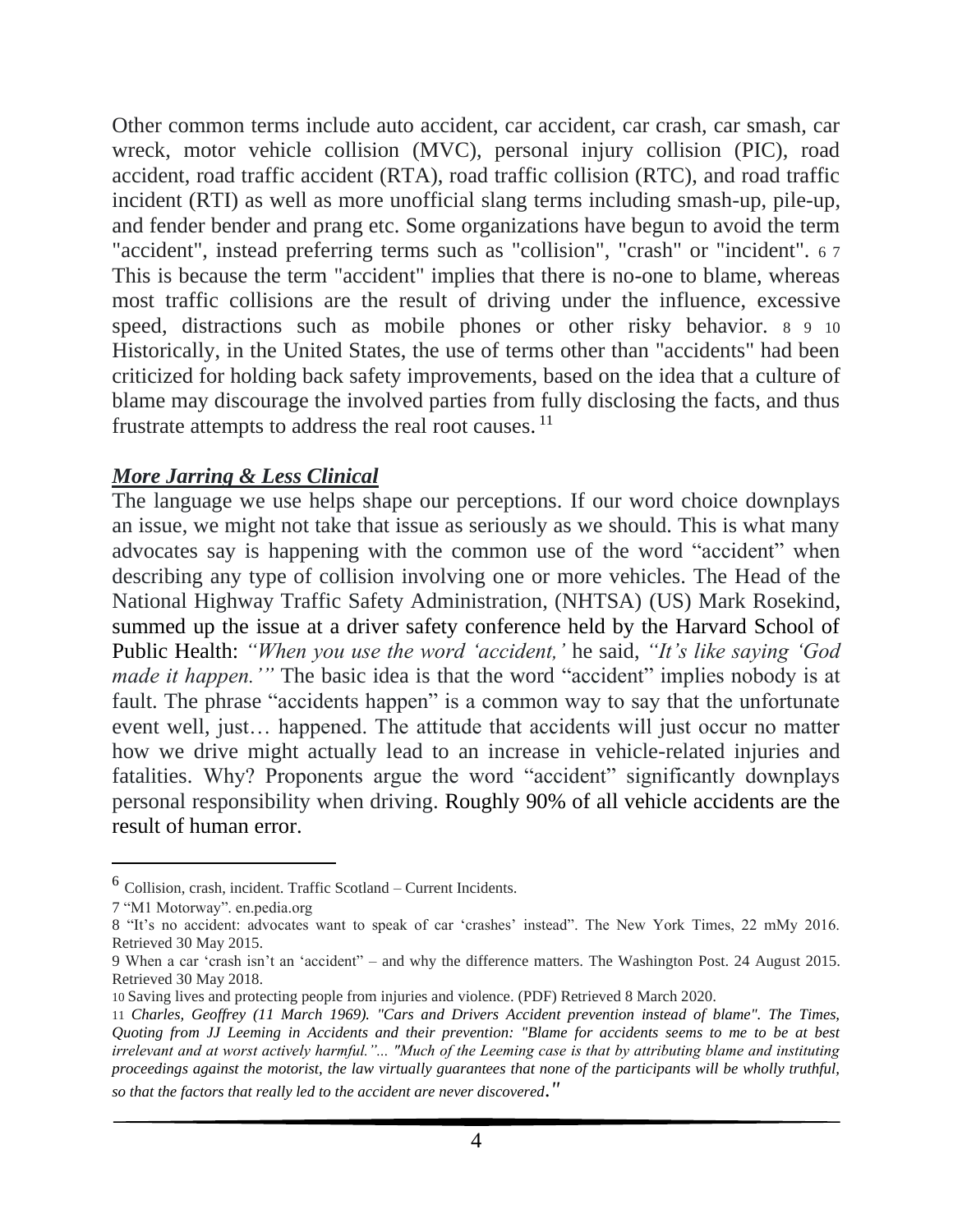Only about 10% of accidents are caused by vehicle error, weather, or another nonhuman-related event. The word accident can mean a human-caused collision. But it can also mean an incident due to a tyre blowout, unexpected flash flood, or another instance where the driver is truly not at fault. Supporters of the word change say *"crash" invokes clearer imagery of a car slamming into an object or another car. The word is meant to be more jarring and less clinical than the word "accident*."

## *The Right Verbiage Can Really Help*

Insurance companies love to talk about "accidents," because that word implies that your injury was nobody's fault. Insurance company lawyers like to use the word "accident" because they hope the jury will start to believe that the "accident" was not anybody's fault. But the truth is that most vehicle "accidents" are someone's fault **–** someone did something wrong and they should be held accountable by paying for damages through their insurance. This is why we are required to have car insurance, so that when we cause a crash there is money available for damages, including medical bills, lost wages, and property losses. In casual conversation, we call them "accidents" too, because that's how people talk. But when we're talking to a jury, or an insurance adjuster, we prefer to call them "car crashes" or "collisions," because it turns out that, usually, they *were* somebody's fault. When we are talking among friends, this language does not matter much. But when we are in front of a jury, the choice of words can matter a lot. If you have been in a collision, you might start noticing that you get different reactions from people if you call it a "crash" than if you call it an "accident." And this can make a difference to your eventual settlement. Using the word "crash" or "collision," is a lot more accurate. First of all, these words imply fault. Second, they give a better understanding of the actual events. A car "accident" could be many things, like a teenager running over a curb, or even someone spilling coffee inside a car. Technically, these are "accidents." But a crash or collision implies that one vehicle came into contact with another and that one person is liable for the damages. Determining liability in a car crash can be difficult, but using the right verbiage can really help everyone involved understand the implications of fault in a car crash. So while using the word accident does not matter when we are talking to friends, it is important to avoid this word when talking to adjusters so that they understand you know the difference and the accountability involved in a car wreck. And then, if you ever go to trial, you'll recognize that the words we use to describe car crashes really matter to the jury's understanding as well. <sup>12</sup>

<sup>12</sup> *What's the difference between a crash and an accident*? Portland Personal Injury Attorney. Du Bois Law Group LLC. pdxinjurylaw.com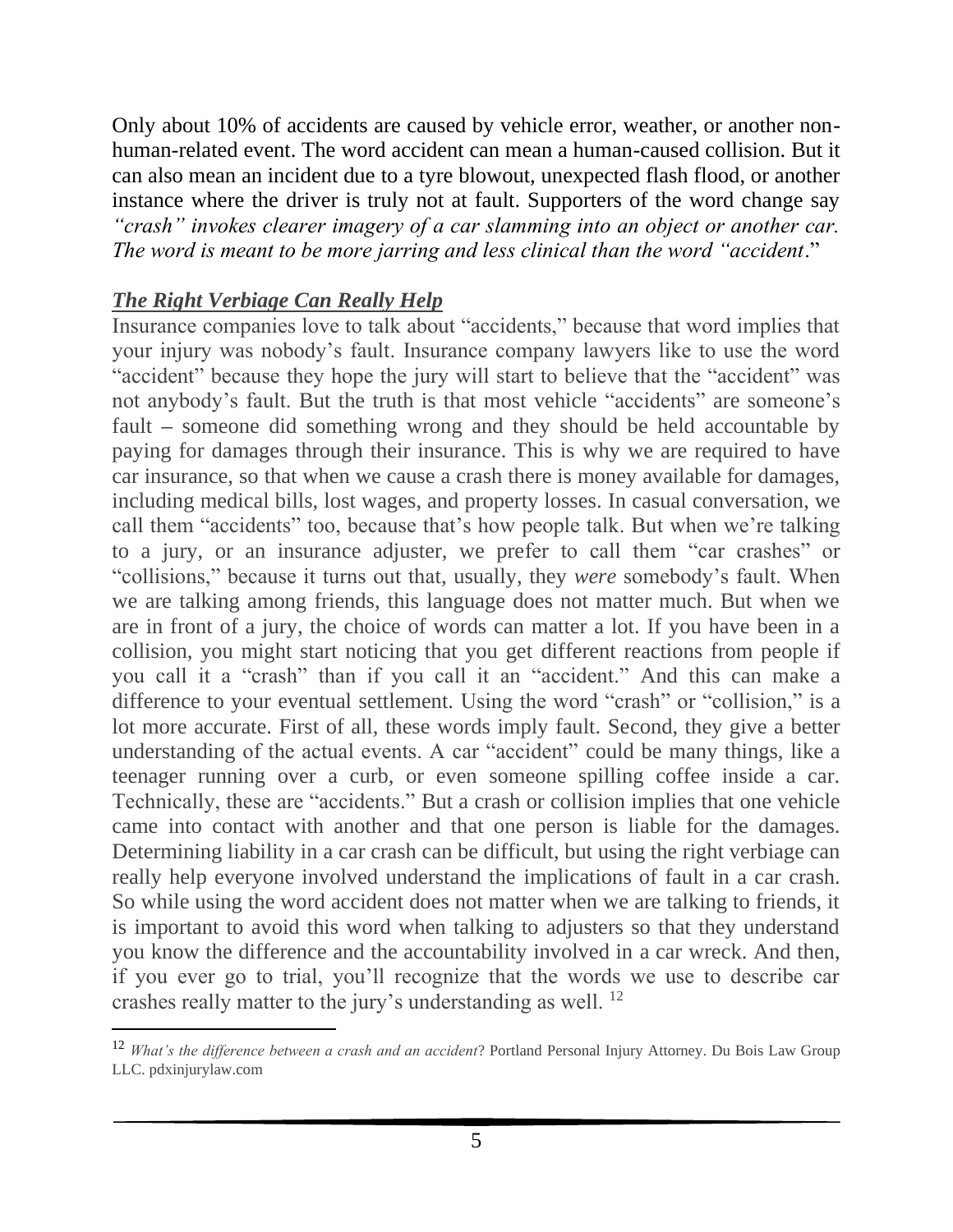## *Need For Change in Terminology*

We Save Lives  $^{13}$  are not the only group that's interested in changing the word accident to crash though. In fact, in an article entitled Motor Vehicle Crash versus Accident: A Change in Terminology Is Necessary, published in the [Journal of](https://doi.org/10.1023/A:1016260130224)  [Traumatic Stress](https://doi.org/10.1023/A:1016260130224) they also determined the need for a change in terminology. The authors of this published journal article concluded that:

**"***We assert that motor vehicle crash should replace motor vehicle accident in the clinical and research lexicon of traumatologists. Crash encompasses a wider range of potential causes for vehicular crashes than does the term accident. A majority of fatal crashes are caused by intoxicated, speeding, distracted, or careless drivers and, therefore, are not accidents. Most importantly, characterizing crashes as accidents, when a driver was intoxicated or negligent, may impede the recovery of crash victims by preventing them from assigning blame and working through the emotions related to their trauma".*

Not that the author indicates that a car crash includes crashes *caused* by someone. They were caused by the driver doing things the driver shouldn't be, which was labeled as "intoxicated, speeding, distracted, or careless drivers" in the article. Also, note that the authors conclude that this can actually impede the process of being able to assign blame. It also impedes the process of accident victims or loved ones being able to cope after the accident and move forward with their lives. This is why it is so important for this redefinition. It will help both legally and emotionally.<sup>14</sup>

#### *Drop the "A" Word*

[According](http://www.vox.com/2015/7/20/8995151/crash-not-accident) to  $Vox$ , <sup>15</sup> using the word 'accident' to describe car crashes might seem natural. But early coverage of crashes in the 1910s and 1920s depicted vehicles as dangerous killing machines — and their violent collisions were seldom called accidents. The phrase "car accident" took off for years, but in the 1960's the first director of the [National Highway Traffic Safety Administration](http://www.nhtsa.gov/) (NHTSA), William Haddon, made anyone who used the word "accident" in one of their meetings to put a dime in the jar.

<sup>&</sup>lt;sup>13</sup> We Saves Lives are an organization led by MAAD founder Candace Lightner whose aim is to tackle drunk, drugged and distracted driving. www.wesavelives.org

<sup>14</sup> *What is the difference between a crash and an accident?* patrickdaniellaw.com

<sup>15</sup> Joseph Stromberg 20 July 2017. *We don't say "plane accident". We shouldn't say "car accident either".* Vox Journalism. vox.com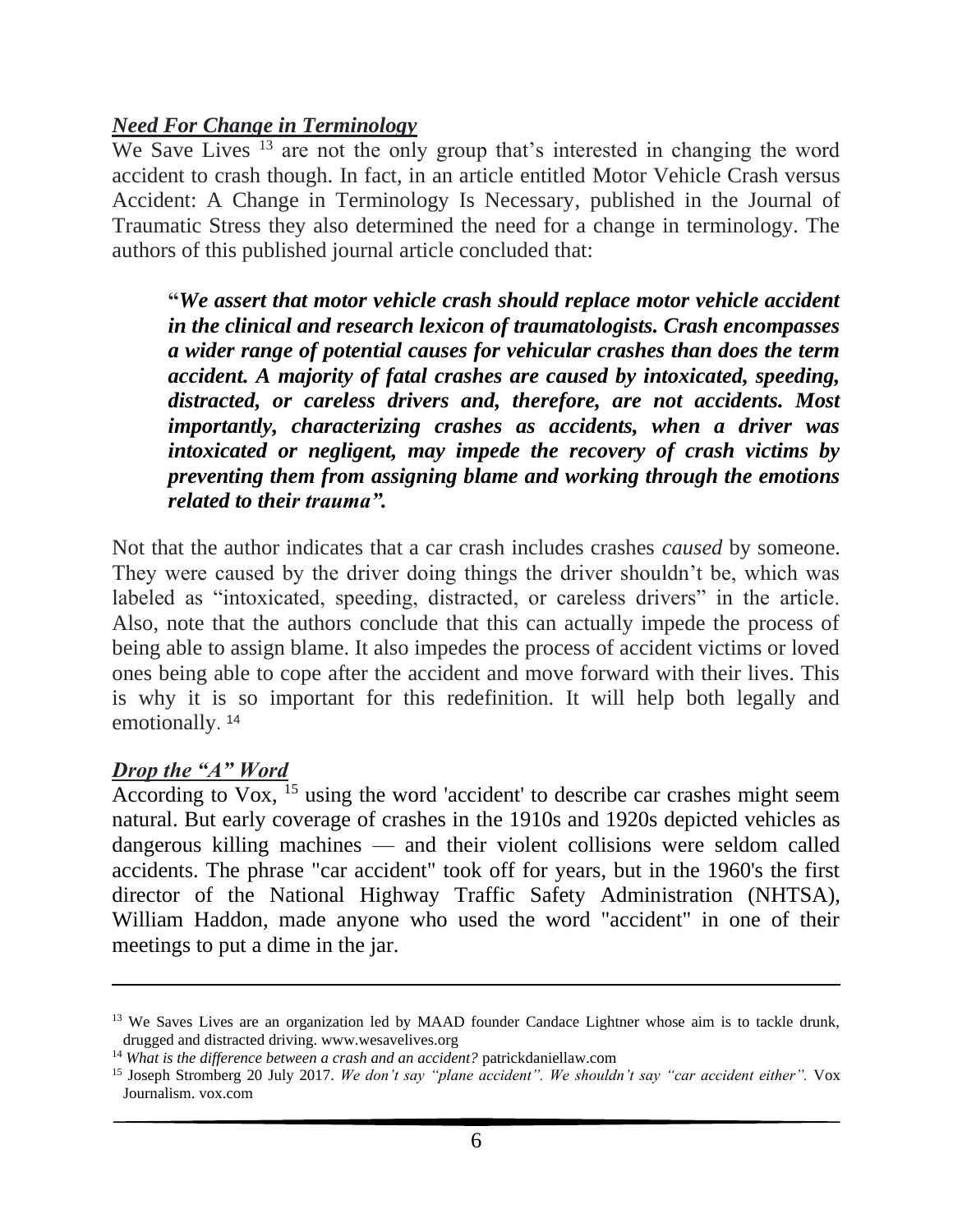Haddon must have been a firm believer of power in words. In 1994, the same administration asked that people stop using the word "accident," and in 2013, police departments of New York City and San Francisco quit using the term altogether in their collision reports. <sup>16</sup> Safety advocates, grass-roots groups, and even US state and federal officials have all shown support for the word change. In 2016, Nevada passed a state law changing "accident" to "crash" in dozens of official government documents such as police and insurance reports. Additionally, at least 28 other State Departments of Transportation no longer use the term "accident" in relation to vehicle-based incidents. At the forefront of the movement is Jeff Larason, Director of Highway Safety for Massachusetts and a former traffic reporter. He's also the author of *"Drop the "A" Word",* a blog dedicated to promoting the change from "crash" to "accident." He explains his reasoning on the front page of his site:

## *"Not all crashes are 'accidents.' Crimes are not 'accidents.' It's not an 'accident' when a person makes a decision to [drive drunk,](https://www.warriorsforjustice.com/hit-by-drunk-driver-fort-worth/) [distracted,](https://www.warriorsforjustice.com/distracted-driving-wreck-fort-worth/) or in a [negligent](https://www.warriorsforjustice.com/videos/negligence/) manner. Stop giving criminals a pass by calling it an 'accident.'"*

Larason's main goal is to increase awareness among major media outlets. He wants them to stop using the term 'accident' in news reports. Some media outlets have made changes. The Associated Press now uses the word crash when negligence is claimed or proven in a crash. Other major outlets like the New York Times haven't taken an official position on the terms. To most people, the terms "car crash" and "car accident" are largely interchangeable. But a growing number of traffic safety advocates have been pointing out that there's actually a big difference — and they want journalists, public officials, and everyday people to [say crash, not accident.](http://www.crashnotaccident.com/) The two groups behind the recent campaign — [Transportation Alternatives](https://www.transalt.org/) and [Families for Safe Streets](http://transalt.org/getinvolved/familiesforsafestreets) — argue that the term "accident" makes it seem like crashes are inevitable, rather than preventable. In a subtle way, it normalizes the crash and discourages us from looking more deeply into their causes — whether alcohol, reckless driving, or bad street design. In a sense, reflexively saying "accident" is implicitly throwing up our hands in despair, rather than trying to fix the underlying problem. As [Alissa Walker puts it](http://gizmodo.com/there-are-no-accidents-1717997041) in an excellent Gizmodo post on the campaign, "accident is the transportation equivalent of  $\bar{ }$  \ ( $\vee$ )  $\bar{ }$ ."

<sup>16</sup> *Why you should say 'crash' not car 'accidents'.* Gilreath & Associates (Lawyers). sidgilreath.com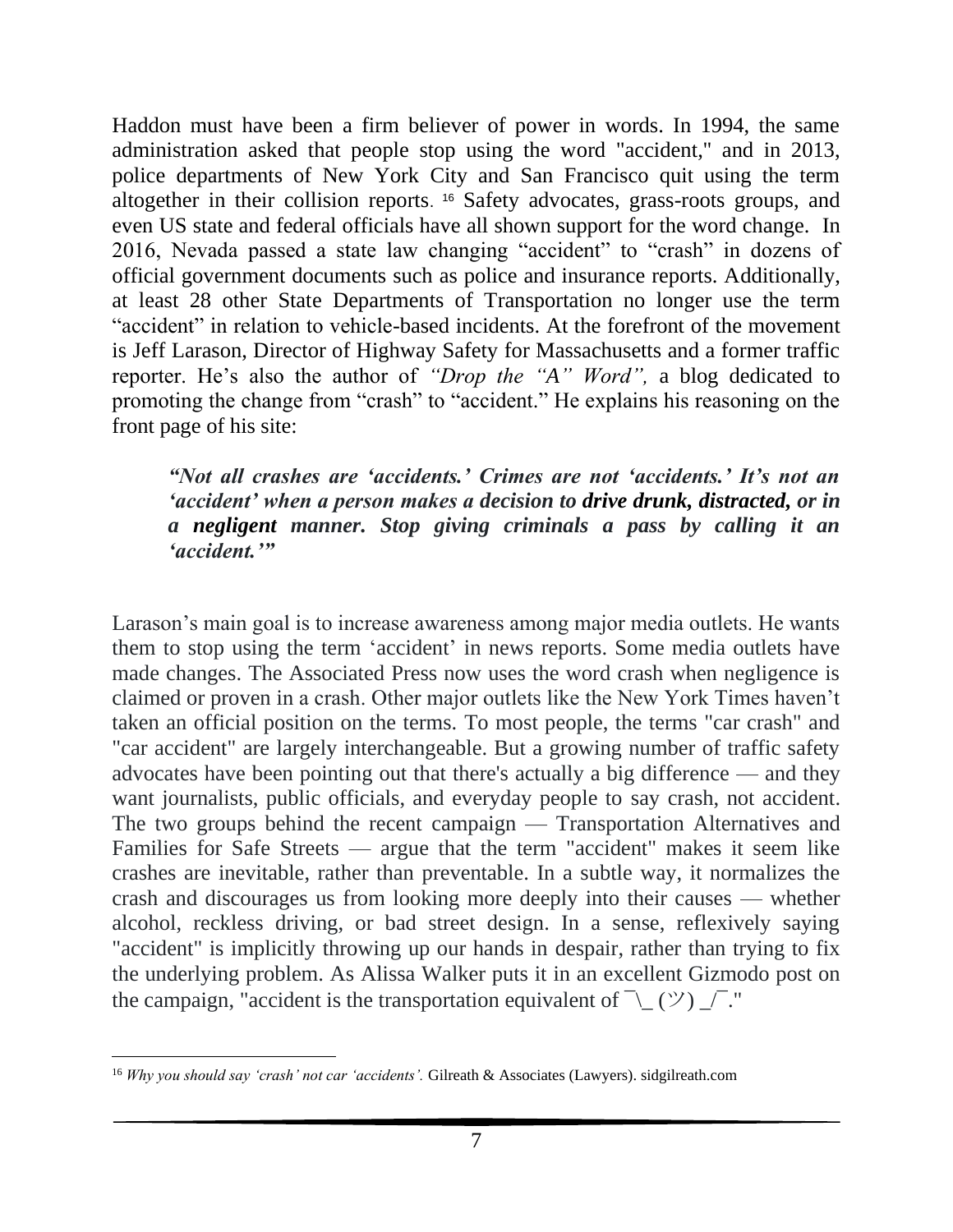All this might seem pedantic, but there's a real point here. We live in an era where most Europeans and others drive around in heavy machines at high speed, and these vehicles kill with surprising regularity. They cause [30,000 or so](http://www-fars.nhtsa.dot.gov/Main/index.aspx) deaths per year in the US, as many people as [are killed by guns.](http://www.theatlantic.com/technology/archive/2015/01/americas-top-killing-machine/384440/) If we want to cut down on that number, it's worth examining the language we use to describe these events.  $17$ 

# *What is an Accident?*

While several definitions of "accident" appear in dictionaries, let's focus on these two similar definitions found in Merriam-Webster:

- An unforeseen and unplanned event or circumstance
- An unfortunate event resulting especially from carelessness or ignorance

However, there are those who steadfastly argue that accidents are unavoidable; it wasn't their fault and will happen anyway and even consider them to be a *"force majure".* 18

# *Why is Using "Accident" Controversial?*

According to the National Highway Traffic Safety Administration (NHTSA) US, nearly all car crashes result from driver behaviour, such as drinking, distracted driving, and other risky activity. Given this fact, calling the majority of roadway incidents "accidents" has become controversial because it implies one of two things: no one is taking responsibility for the traffic incident, and the incident was not caused by a driver's mistake or negligence but was simply an unfortunate and unforeseen event. The at-fault driver did not mean to harm anyone or cause the incident, so it was just an accident. Because the word "accident" suggests that no one is at fault, many safety advocates are troubled by calling crashes that are caused by something like distracted driving as an "accident." For example, drivers know better than to use their mobile phone while they are behind the wheel, but many people still make the careless decision to do it — which leads to nearly 3,500 deaths and nearly 400,000 injuries every year. And those numbers are rising.

<sup>17</sup> Joseph Stromberg 20 July 2015. *We don't say "plane accident". We shouldn't say "car accident either".* Vox Journalism. vox.com

*<sup>18</sup> Force majeure is a French term that literally means "greater force." It is related to the concept of an [act of God,](https://www.investopedia.com/terms/a/act-god.asp) an event for which no party can be held accountable, such as a hurricane or a tornado. Force majeure also encompasses human actions, however, such as armed conflict. constitute force majeure, they must be unforeseeable, external to the parties of the contract, and unavoidable.*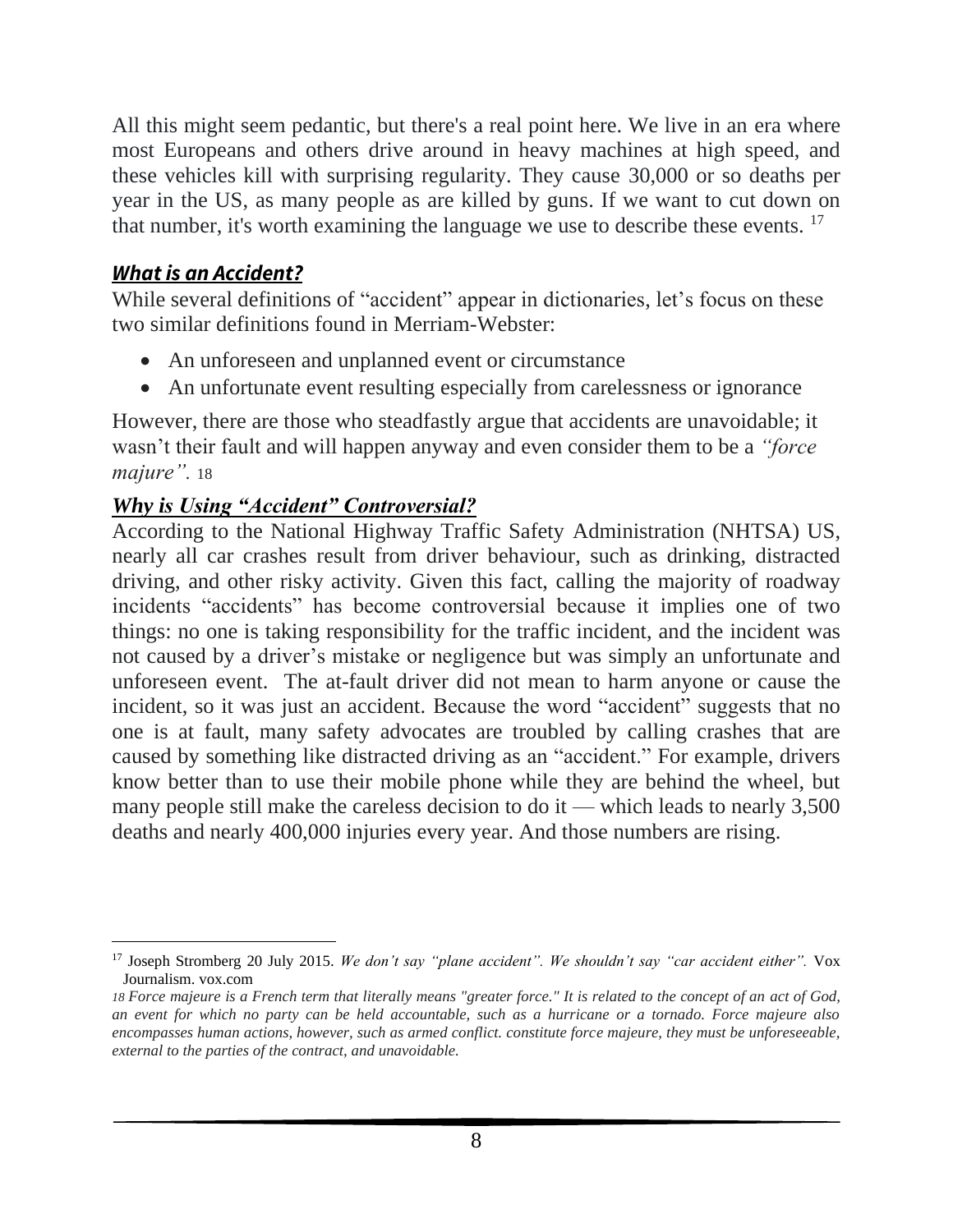# *Accidents Takes the Blame Off …*

Saying these are just "accidents" takes the blame off of the people who cause crashes by choosing to drive distracted. A similar attitude may be why efforts to increase traffic safety and decrease injuries and fatalities on the road are ineffective. And while most people don't intend to cause a crash or hurt others on the road, their careless decision making may still be the only reason a crash happens. A drunk driver may not get in a car meaning to hit a pedestrian, but if they had gotten a ride home with a sober friend, they could have avoided injuring another person entirely. Similarly, aggressive driving, following too closely, making lane changes without checking, and speeding are all decisions that people make to behave in an unsafe manner. People should not be allowed to avoid responsibility for these harmful decisions by calling the resulting crash an "accident."

# *The Case for "Accident"*

Still, some safety advocates prefer using the term "accident," including the North Carolina Department of Insurance, which uses the word more than 50 times in their auto insurance consumer guide. A few of the arguments for continuing to describe collision as a traffic "accident" include:

- Most traffic violations— from running over a curb to fatal collisions—are unintentional therefore; most traffic incidents can be technically defined as an accident.
- All collisions routinely undergo a thorough investigation to determine the cause and what or who is at fault.
- Legislative bodies and law enforcement agencies take action to solve problems that lead to traffic incidents—such as passing drunk driving laws and suspending licenses of irresponsible drivers. As a result, they do place fault on guilty drivers and bring awareness to the consequences of negligent driving. <sup>19</sup>

<sup>19</sup> Myers Law Firm Plc. *Car accident or crash: what you call it matters*. myerslegal.com (last accessed 21/8/2020.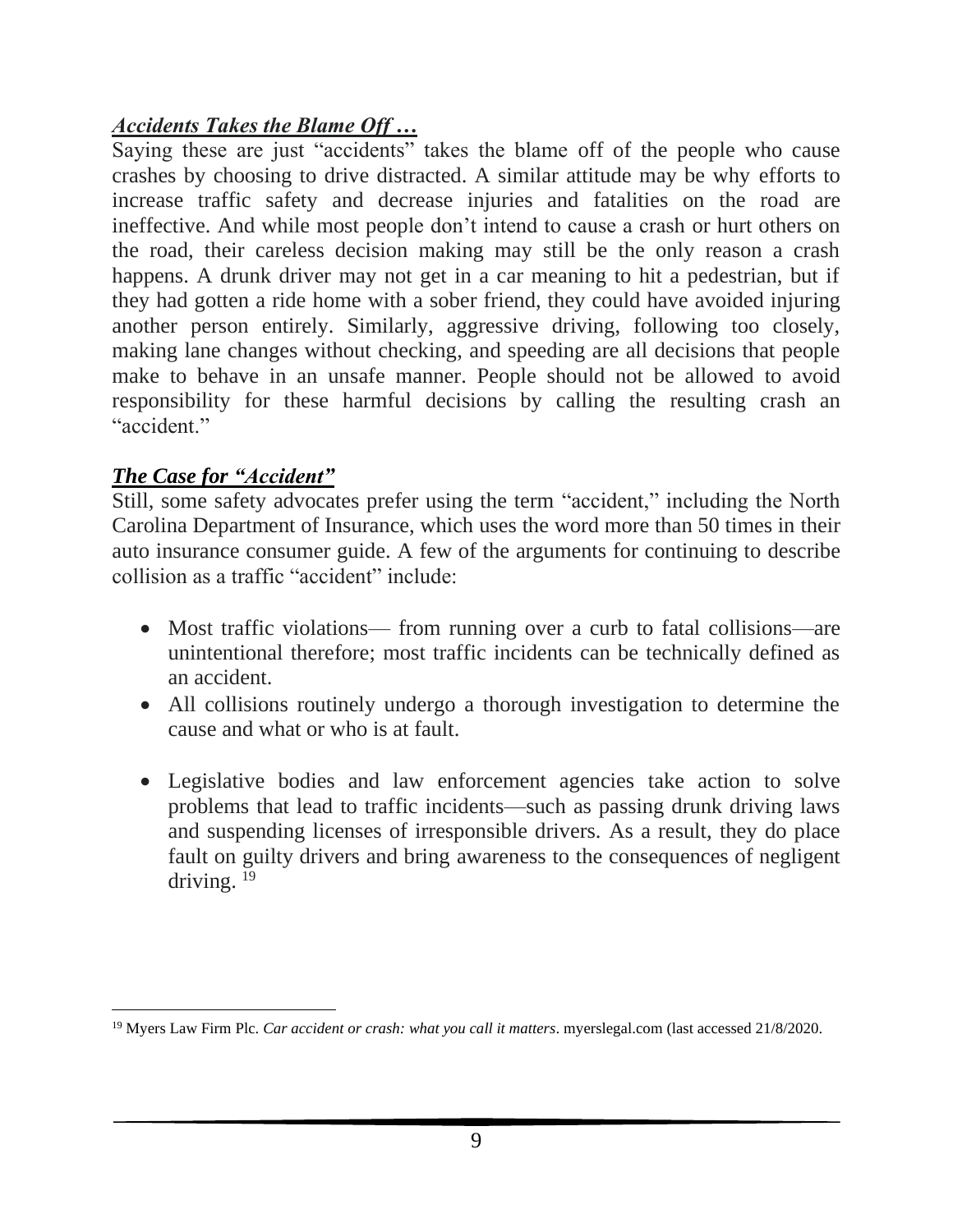# *The Transition to "Crash"*

Despite these arguments, approximately 30 US State Departments of Transportation have now veered away from using the term "accident." In addition, the Associated Press announced a new policy last year that instructs their reporters to avoid using the term "accident" when negligence is claimed or proven in a car crash. The term "crash" is preferred to replace "accident" because it restores responsibility to the at-fault driver and promotes widespread understanding of the implications of fault in vehicle collisions.

*Is it a Car Crash or a Car Accident?*



What is the difference in meaning between a car crash and car accident? The Colorado State Patrol (CSP) has stopped using the word "accident" in regard to a vehicle wreck. Instead, they use the words "crash" or "collision." [Why?](http://www.cpr.org/news/story/colorado-state-patrol-wants-you-stop-saying-one-word) An accident is unexpected and unintentional, and therefore is not preventable. On the other hand, a "crash" is something drivers can avoid. We all use the term ['car](http://mcdivittlaw.azurewebsites.net/colorado-auto-accident-lawyer/)  [accident'](http://mcdivittlaw.azurewebsites.net/colorado-auto-accident-lawyer/) but, we probably don't think twice about what that term "accident" really means. "Accident" is defined as: *"an unfortunate incident that happens unexpectedly and unintentionally, typically resulting in damage or injury."* It occurs *"…without apparent or deliberate cause."* Whenever anyone is in a 'car accident', it's common to think it's an unfortunate incident – no one wants to be in a car accident. But what does using the word 'accident' actually say about the event?

# *What Qualifies as a Car Accident?*

Accidents occur if a driver loses control of their vehicle and hits something or someone.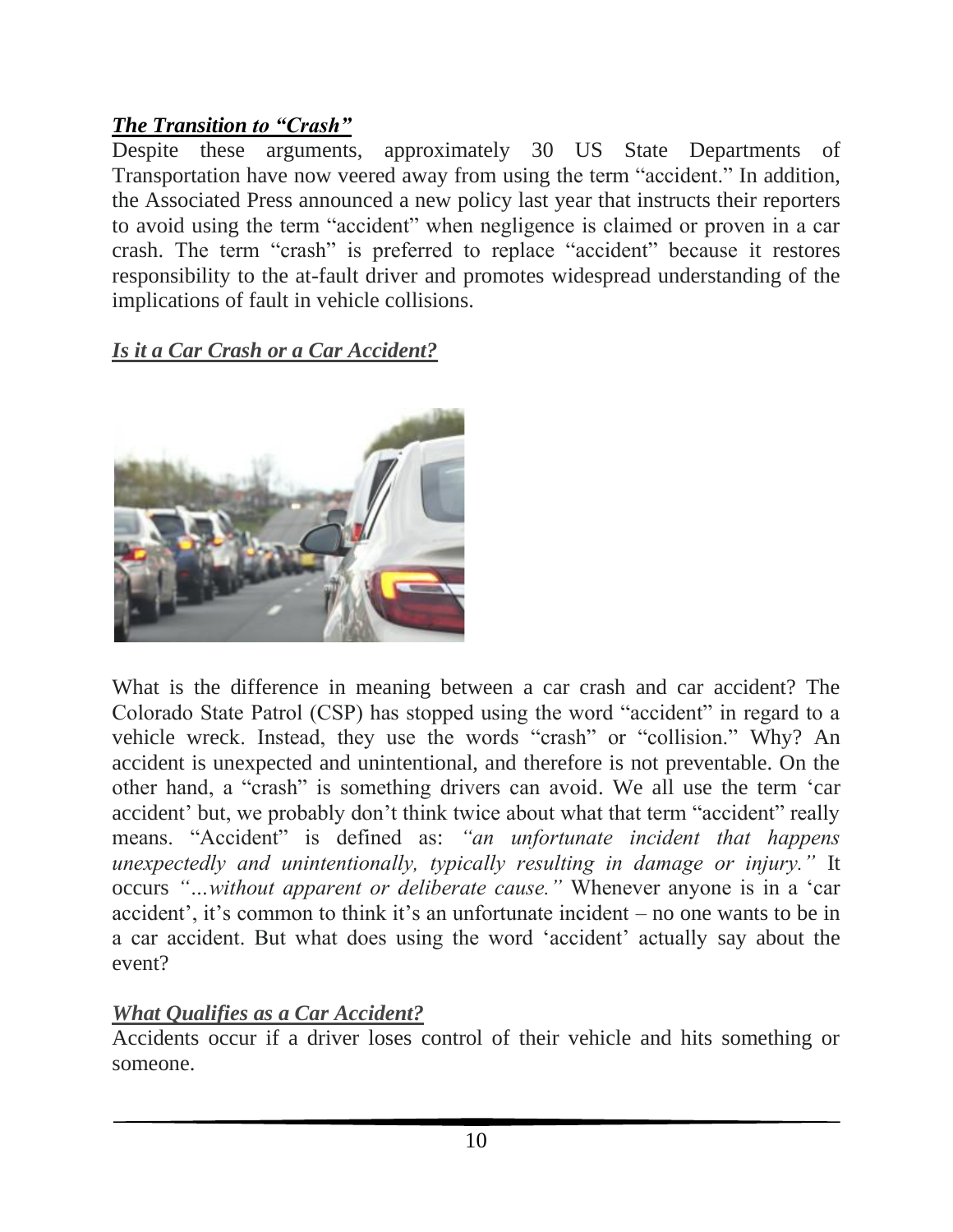The driver had no intention of doing so, and the result of the accident was a crash, but it's still referred to as an accident. An example of a car accident would be:

- if a rockslide breaks loose and debris falls onto the road or the vehicle
- if a sinkhole suddenly appears in the middle of the road where a car is driving

# *What Qualifies as a Car Crash?*

A car crash, on the other hand, can be avoided. They occur because of someone's negligence or intentional behaviors. A car crash happens because at least one driver made a poor decision without regarding the risks. That is not an accident. The terms crash and collision are interchangeable – when two vehicles or objects collide, there's a crash. Both of these terms imply fault and give a better understanding of the events – one person is liable for damages.

An example of a car crash would be:

- If a driver is texting while driving
- If a driver is speeding
- If a driver fails to yield at a stop sign
- If a driver changes lanes without checking to see if it's safe to do so
- If a driver is operating a vehicle while fatigued
- If a driver is under the influence of [alcohol or drugs](http://mcdivittlaw.azurewebsites.net/blog/driving-high-colorado-stats-law)
- If a driver is failing to drive safely on [icy roads](http://mcdivittlaw.azurewebsites.net/blog/drive-icy-snow-covered-roads)

All of these actions can be prevented. Colorado State Patrol (CSP) is asking Coloradans to start using the terms "crash" or "collision" instead of "accident".

## *"If we can change our perspective about why car crashes occur, instead of pretending the act was unavoidable, we can become more aware of our actions and possibly prevent future crashes".* 20

## *Who is Opposed?*

While everybody wants to prevent car collisions, not all safety groups agree with the word change strategy.

<sup>20</sup> Myers Law Firm Plc. *Car accident or crash: what you call it matters*. myerslegal.com (last accessed 21/8/2020.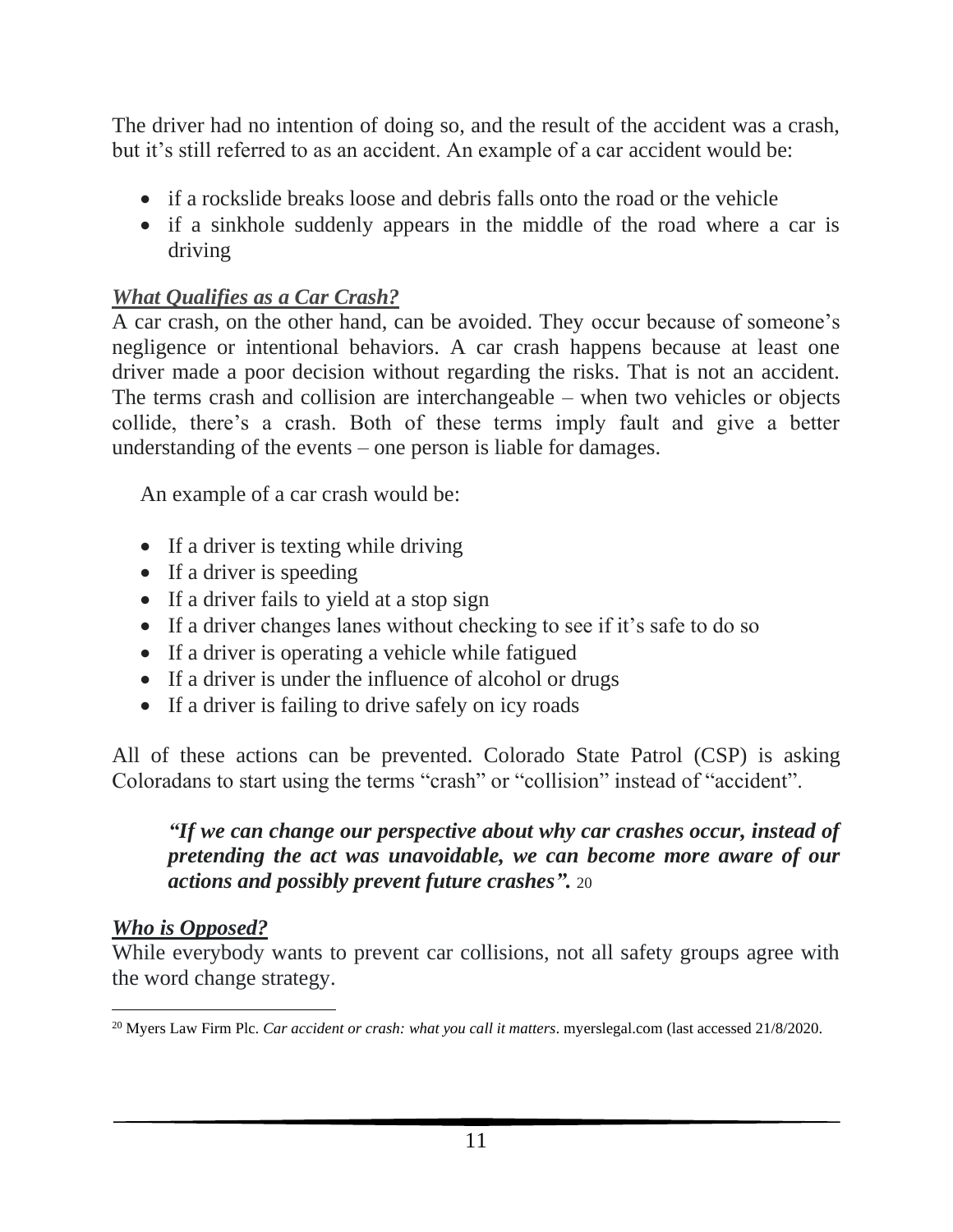Critics say the word "accident" is more familiar to people. Generations of people have learned to drive when the word accident was commonly used to describe fatal and serious car collisions. For instance, the US Virginia Department of Transportation determined their drivers generally felt more comfortable and familiar with the term "accident" – so they've decided to keep using the word in their official documentation. One of the most common criticisms is that the word "crash" is simply too confusing. On a scale where one side is a minor fender bender accident and the other is a serious accident, where does a "crash" fall?

## *Conclusion*

So, can it be a crash and accident at the same time? Apparently yes. If you are the person who causes the incident through texting, speeding, fatigued or alcohol related driving etc. you had a crash. The other person had an accident. As mentioned in the introduction, there's an argument that periodically surfaces about the semantics (i.e. the meaning) of accidents versus crashes (or collisions). Some people argue that when a vehicle crashes it is never an accident because it was preventable. However, this is simplistic and, well, wrong. The word 'accident' describes intent. Using the word "accident" gives the comforting connotation that the collision could not have been foreseen and that no one is to blame for a victim's death or injury — a reason that is empowering many to change the way people talk and think about crashes. The basic idea is that the word "accident" implies nobody is at fault. The phrase "accidents happen" is a common way to say that the unfortunate event well, just… happened. The attitude that accidents will just occur no matter how we drive might actually lead to an increase in automobile-related injuries and fatalities. Saying incidents are just "accidents" takes the blame off of the people who cause crashes by choosing to drive distracted. A similar attitude may be why efforts to increase traffic safety and decrease injuries and fatalities on the road are ineffective. And while most people don't intend to cause a crash or hurt others on the road, their careless decision making may still be the only reason a crash happens. A drunk driver may not get in a car meaning to hit a pedestrian, but if they had gotten a ride home with a sober friend, they could have avoided injuring another person entirely. Similarly, aggressive driving, following too closely, making lane changes without checking, and speeding are all decisions that people make to behave in an unsafe manner. We shouldn't allow people to avoid responsibility for these harmful decisions by calling the resulting crash an "accident." However, there are those who steadfastly argue that accidents are unavoidable; it wasn't their fault and will happen anyway and even consider them to be a *"force majure".* [Roughly 90% of all vehicle](http://cyberlaw.stanford.edu/blog/2013/12/human-error-cause-vehicle-crashes)  [accidents are the result of human error.](http://cyberlaw.stanford.edu/blog/2013/12/human-error-cause-vehicle-crashes)